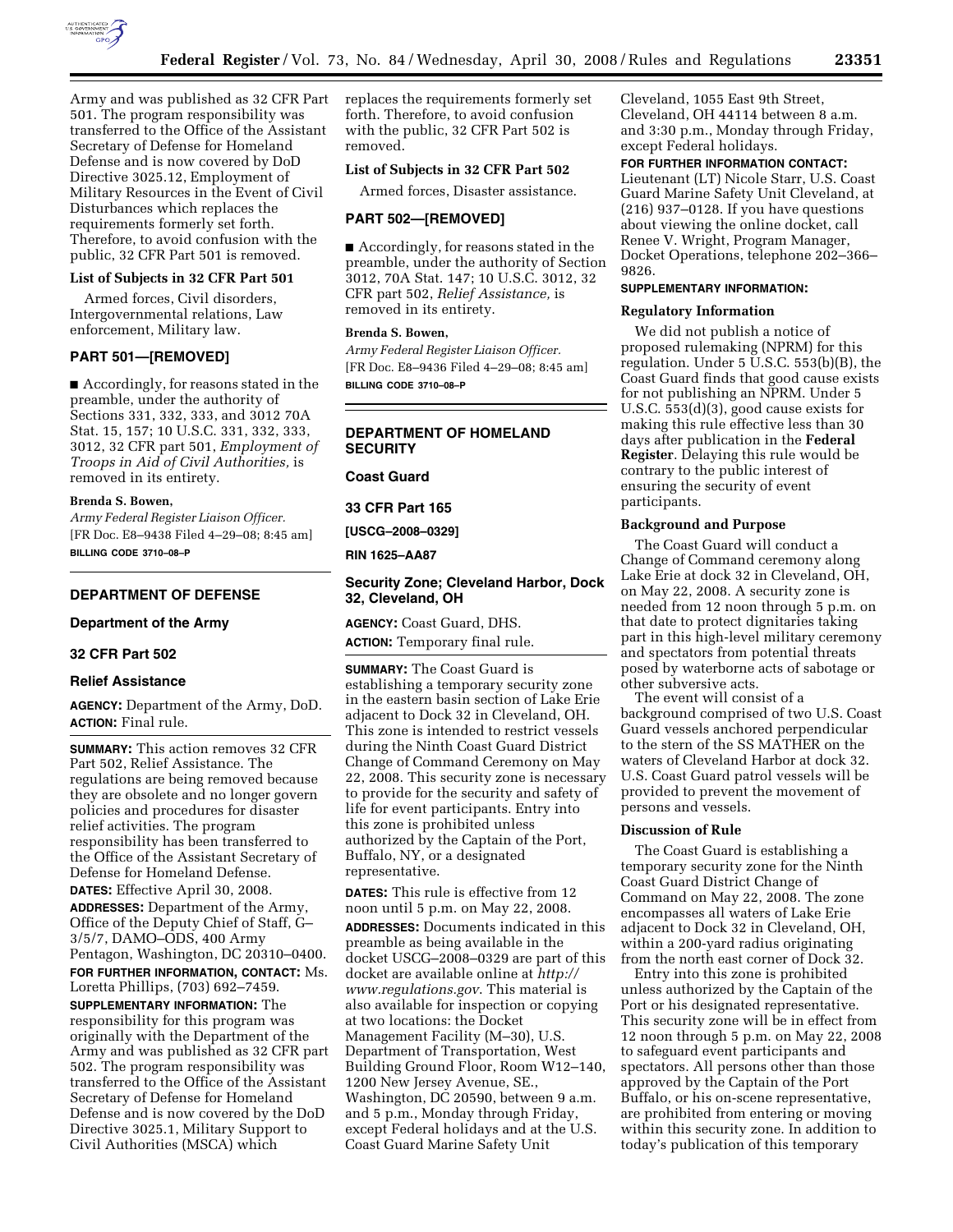final rule, the Coast Guard will provide notice of this security zone and its restrictions involved via Broadcast Notice to Mariners.

#### **Regulatory Evaluation**

This rule is not a ''significant regulatory action'' under section 3(f) of Executive Order 12866, Regulatory Planning and Review, and does not require an assessment of potential costs and benefits under section 6(a)(3) of that Order. The Office of Management and Budget has not reviewed this rule under that Order.

This determination is based on the size and location of the security zone within the water. Commercial vessels will not be hindered by the security zone. Recreational vessels will be allowed to transit through the designated security zone during the specified times if approved by the Captain of the Port, Buffalo or his designated representative.

### **Small Entities**

Under the Regulatory Flexibility Act (5 U.S.C. 601–612), we have considered whether this rule will have a significant impact on a substantial number of small entities. The term ''small entities'' comprises small businesses, not-forprofit organizations that are independently owned and operated and are not dominant in their fields, and governmental jurisdictions with populations of less than 50,000.

The Coast Guard certifies under 5 U.S.C. 605(b) that this rule will not have a significant economic impact on a substantial number of small entities.

This rule will affect the following entities, some of which might be small entities: The owners or operators of commercial vessels intending to transit a portion of the security zone from 12 noon until 5 p.m. on May 22, 2008. The zone will only encompass a limited area. Shallow water vessel traffic not constrained by draft can pass safely around the security zone. A lack of commercial vessel traffic exists in the area during the effective period. Maritime advisories on the Change of Command ceremony have been advertised and made widely available to users of the waterway and will continue until the ceremony is complete.

## **Assistance for Small Entities**

Under section 213(a) of the Small Business Regulatory Enforcement Fairness Act of 1996 (Pub. L. 104–121), we offered to assist small entities in understanding this rule so that they can better evaluate its effects and participate in the rulemaking process. If the rule will affect your small business,

organization, or governmental jurisdiction and you have questions concerning its provisions or options for compliance, please contact Lieutenant Nicole Starr, U.S. Coast Guard Marine Safety Unit Cleveland, 1055 East 9th Street, Cleveland, OH 44114; telephone (216) 937–0128.

The Coast Guard will not retaliate against small entities that question or complain about this rule or any policy or action of the Coast Guard.

#### **Collection of Information**

This rule calls for no new collection of information under the Paperwork Reduction Act of 1995 (44 U.S.C. 3501– 3520).

## **Federalism**

A rule has implications for federalism under Executive Order 13132, Federalism, if it has a substantial direct effect on State or local governments and would either preempt State law or impose a substantial cost of compliance on them. We have analyzed this rule under that Order and have determined that it does not have implications for federalism.

#### **Unfunded Mandates Reform Act**

The Unfunded Mandates Reform Act of 1995 (2 U.S.C. 1531–1538) requires Federal agencies to assess the effects of their discretionary regulatory actions. In particular, the Act addresses actions that may result in the expenditure by a State, local, or tribal government, in the aggregate, or by the private sector of \$100,000,000 or more in any one year. Though this rule will not result in such an expenditure, we do discuss the effects of this rule elsewhere in this preamble.

#### **Taking of Private Property**

This rule will not effect a taking of private property or otherwise have taking implications under Executive Order 12630, Governmental Actions and Interference with Constitutionally Protected Property Rights.

#### **Civil Justice Reform**

This rule meets applicable standards in sections 3(a) and 3(b)(2) of Executive Order 12988, Civil Justice Reform, to minimize litigation, eliminate ambiguity, and reduce burden.

#### **Protection of Children**

The Coast Guard has analyzed this rule under Executive Order 13045, Protection of Children from Environmental Health Risks and Safety Risks. This rule is not an economically significant rule and does not concern an environmental risk to health or risk to

safety that may disproportionately affect children.

## **Indian Tribal Governments**

The Coast Guard recognizes the treaty rights of Native American Tribes. Moreover, the Coast Guard is committed to working with Tribal Governments to implement local policies and to mitigate tribal concerns. We have determined that these special local regulations and fishing rights protection need not be incompatible. We have also determined that this Rule does not have tribal implications under Executive Order 13175, Consultation and Coordination with Indian Tribal Governments, because it does not have a substantial direct effect on one or more Indian tribes, on the relationship between the Federal Government and Indian tribes, or on the distribution of power and responsibilities between the Federal Government and Indian tribes. Nevertheless, Indian Tribes that have questions concerning the provisions of this Rule or options for compliance are encourage to contact the point of contact listed under **FOR FURTHER INFORMATION CONTACT**.

## **Energy Effects**

We have analyzed this rule under Executive Order 13211, Actions Concerning Regulations That Significantly Affect Energy Supply, Distribution, or Use. We have determined that it is not a ''significant energy action'' under that order because it is not a ''significant regulatory action'' under Executive Order 12866 and is not likely to have a significant adverse effect on the supply, distribution, or use of energy. The Administrator of the Office of Information and Regulatory Affairs has not designated it as a significant energy action. Therefore, it does not require a Statement of Energy Effects under Executive Order 13211.

#### **Technical Standards**

The National Technology Transfer and Advancement Act (NTTAA) (15 U.S.C. 272 note) directs agencies to use voluntary consensus standards in their regulatory activities unless the agency provides Congress, through the Office of Management and Budget, with an explanation of why using these standards would be inconsistent with applicable law or otherwise impractical. Voluntary consensus standards are technical standards (e.g., specifications of materials, performance, design, or operation; test methods; sampling procedure; and related management system practices) that are developed or adopted by voluntary consensus standards bodies.